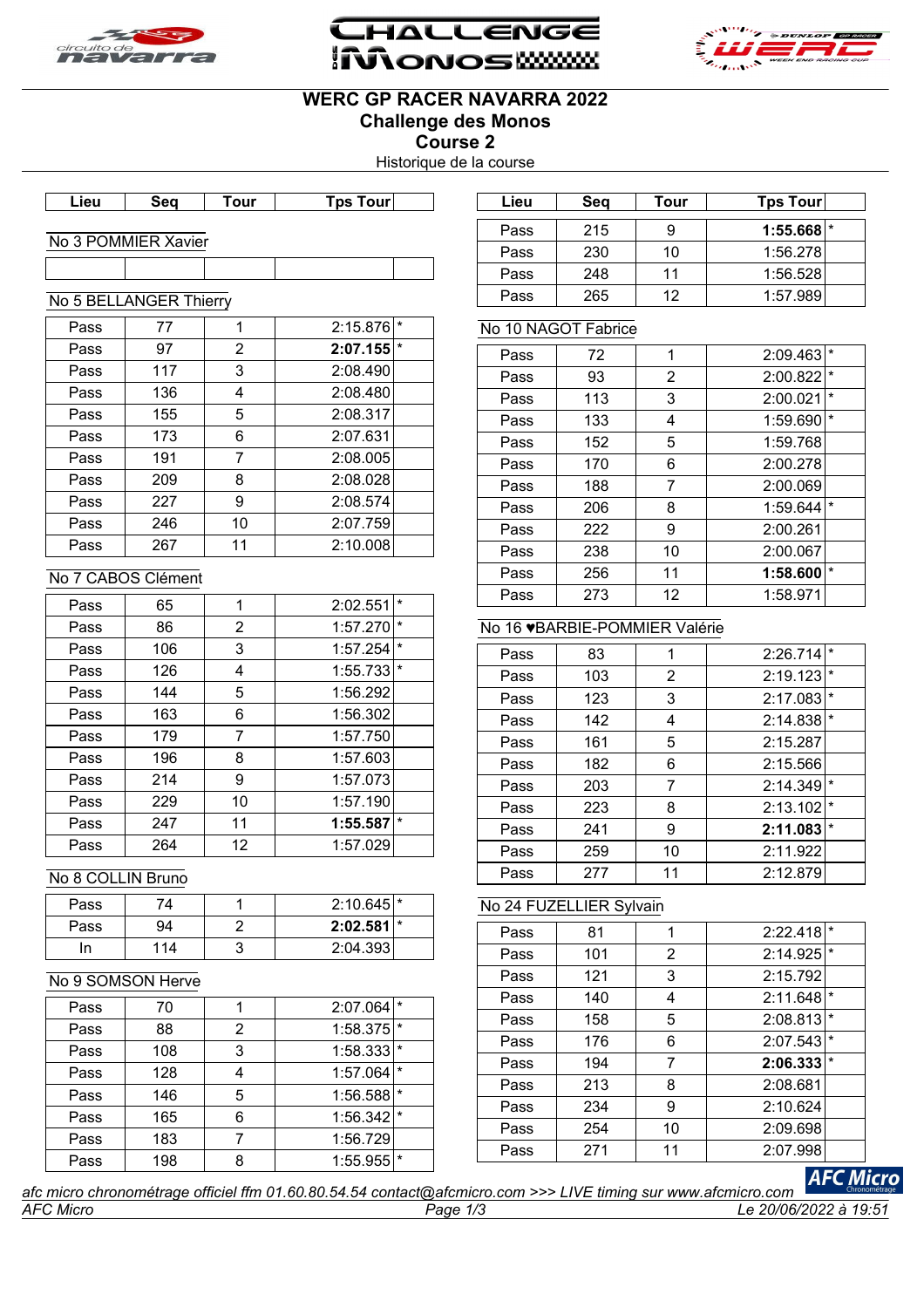





#### Challenge des Monos Course 2 Historique de la course

| ∟ieu | Sea | our | , our<br>`DS | .ieu | Seo | . our | our<br><b>DS</b> |
|------|-----|-----|--------------|------|-----|-------|------------------|
|      |     |     |              |      |     |       |                  |

#### No 28 JEAMBART Pierre-Yves

| Pass | 78  |    | 2:19.735                |
|------|-----|----|-------------------------|
| Pass | 98  | 2  | $2:11.104$ <sup>*</sup> |
| Pass | 118 | 3  | $2:10.342$ <sup>*</sup> |
| Pass | 137 | 4  | 2:09.640<br>$\star$     |
| Pass | 156 | 5  | 2:11.065                |
| Pass | 174 | 6  | 2:12.074                |
| Pass | 192 | 7  | 2:10.595                |
| Pass | 212 | 8  | 2:10.478                |
| Pass | 233 | 9  | $\star$<br>2:09.420     |
| Pass | 252 | 10 | I∗<br>2:08.973          |
| Pass | 274 | 11 | 2:14.972                |

#### No 34 MARTIN Philippe

| Pass | 82  | 1              | 2:24.002 |  |
|------|-----|----------------|----------|--|
| Pass | 102 | $\overline{2}$ | 2:14.925 |  |
| Pass | 122 | 3              | 2:16.226 |  |
| Pass | 141 | 4              | 2:15.882 |  |
| Pass | 160 | 5              | 2:16.375 |  |
| Pass | 180 | 6              | 2:17.346 |  |
| Pass | 202 | 7              | 2:17.026 |  |
| Pass | 224 | 8              | 2:17.552 |  |
| Pass | 242 | 9              | 2:18.350 |  |
| Pass | 262 | 10             | 2:17.874 |  |
| Pass | 280 | 11             | 2:17.817 |  |

# No 35 SCAGNETTI Daniele

| Pass | 64  | 1              | 2:00.881 | $***$ |
|------|-----|----------------|----------|-------|
| Pass | 84  | $\overline{2}$ | 1:56.168 | $***$ |
| Pass | 104 | 3              | 1:55.632 | $***$ |
| Pass | 124 | 4              | 1:54.327 | $***$ |
| Pass | 143 | 5              | 1:55.130 |       |
| Pass | 162 | 6              | 1:54.547 |       |
| Pass | 178 | 7              | 1:55.893 |       |
| Pass | 195 | 8              | 1:56.846 |       |
| Pass | 210 | 9              | 1:56.389 |       |
| Pass | 228 | 10             | 1:56.448 |       |
| Pass | 245 | 11             | 1:57.313 |       |
| Pass | 263 | 12             | 2:01.846 |       |

#### No 40 GIROUX Jean-Pascal

| Pass | 79  | $2:20.231$ <sup>*</sup> |
|------|-----|-------------------------|
| Pass | 99  | $2:11.655$ <sup>*</sup> |
| Pass | 119 | 2:11.782                |
| Pass | 138 | $2:11.143$ <sup>*</sup> |

| Lieu | Seq | Tour | <b>Tps Tour</b> |
|------|-----|------|-----------------|
|      |     |      | 2:11.184        |
| Pass | 157 | 5    |                 |
| Pass | 175 | 6    | 2:10.279        |
| Pass | 193 |      | 2:08.424        |
| Pass | 211 | 8    | 2:09.233        |
| Pass | 232 | g    | 2:09.602        |
| Pass | 250 | 10   | 2:08.952        |
| Pass | 270 |      | 2:09.912        |

## No 45 ♥RICHELMI Celia

| Pass | 80  |    | 2:22.048<br>$\star$ |
|------|-----|----|---------------------|
| Pass | 100 | 2  | $\star$<br>2:13.791 |
| Pass | 120 | 3  | $\star$<br>2:13.318 |
| Pass | 139 | 4  | 2:13.905            |
| Pass | 159 | 5  | 2:14.886            |
| Pass | 177 | 6  | 2:13.644            |
| Pass | 199 | 7  | 2:15.139            |
| Pass | 219 | 8  | 2:15.705            |
| Pass | 240 | 9  | 2:14.747            |
| Pass | 258 | 10 | 2:14.686            |
| Pass | 276 | 11 | 2:14.399            |

# No 51 TRABER Guy

| Pass | 68  | 1              | 2:05.532                |
|------|-----|----------------|-------------------------|
| Pass | 89  | $\overline{2}$ | $\star$<br>2:01.089     |
| Pass | 111 | 3              | 2:02.794                |
| Pass | 131 | 4              | $1:59.386$ <sup>*</sup> |
| Pass | 150 | 5              | 2:00.494                |
| Pass | 168 | 6              | 1:59.625                |
| Pass | 186 | 7              | $\star$<br>1:58.919     |
| Pass | 204 | 8              | 1:59.944                |
| Pass | 220 | 9              | 2:00.848                |
| Pass | 237 | 10             | 1:59.784                |
| Pass | 255 | 11             | 1:59.439                |
| Pass | 272 | 12             | 1:59.223                |

#### No 60 FLEGAR Thierry

| Pass | 75  |    | $\star$<br>2:12.678     |
|------|-----|----|-------------------------|
| Pass | 95  | 2  | $2:03.657$ <sup>*</sup> |
| Pass | 115 | 3  | 2:05.175                |
| Pass | 135 | 4  | 2:04.371                |
| Pass | 154 | 5  | $2:03.205$ <sup>*</sup> |
| Pass | 172 | 6  | 2:03.697                |
| Pass | 190 | 7  | 2:03.446                |
| Pass | 208 | 8  | 2:03.883                |
| Pass | 226 | 9  | 2:03.359                |
| Pass | 244 | 10 | 2:03.540                |

*AFC Micro Page 2/3 Le 20/06/2022 à 19:51 afc micro chronométrage officiel ffm 01.60.80.54.54 contact@afcmicro.com >>> LIVE timing sur www.afcmicro.com*